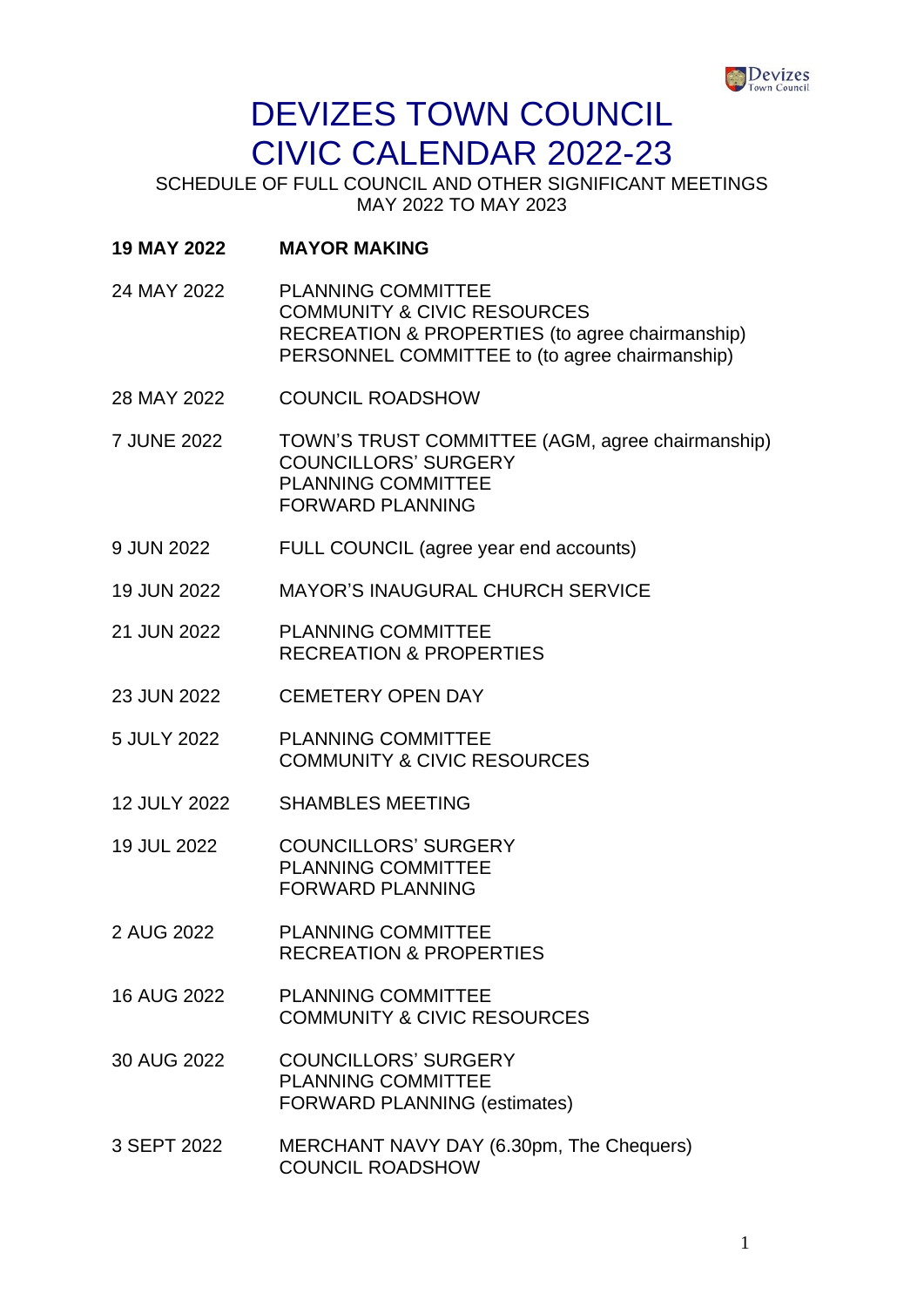

SCHEDULE OF FULL COUNCIL AND OTHER SIGNIFICANT MEETINGS MAY 2022 TO MAY 2023

- 13 SEPT 2022 COUNCILLORS' SURGERY PLANNING COMMITTEE RECREATION & PROPERTIES
- 22 SEPT 2022 DEVIZES IN BLOOM PRESENTATION
- 27 SEPT 2022 PLANNING COMMITTEE COMMUNITY & CIVIC RESOURCES
- 4 OCT 2022 SHAMBLES MEETING
- 11 OCT 2022 COUNCILLORS' SURGERY PLANNING COMMITTEE FORWARD PLANNING
- 13 OCT 2022 FULL COUNCIL (Budget options)
- 25 OCT 2022 PLANNING COMMITTEE RECREATION & PROPERTIES
- 8 NOV 2022 COUNCILLORS' SURGERY PLANNING COMMITTEE COMMUNITY & CIVIC RESOURCES
- 12 NOV 2022 COUNCIL ROADSHOW
- 13 NOV 2022 REMEMBRANCE SUNDAY
- 22 NOV 2022 PLANNING COMMITTEE RECREATION & PROPERTIES
- 25 NOV 2022 CHRISTMAS LIGHTS SWITCH-ON
- 6 DEC 2022 COUNCILLORS' SURGERY PLANNING COMMITTEE FORWARD PLANNING
- 8 DEC 2022 CAROL CONCERT
- 15 DEC 2022 FULL COUNCIL MEETING (Setting of Budget & Precept, agree Mayor Elect)
- 20 DEC 2022 PLANNING COMMITTEE COMMUNITY & CIVIC RESOURCES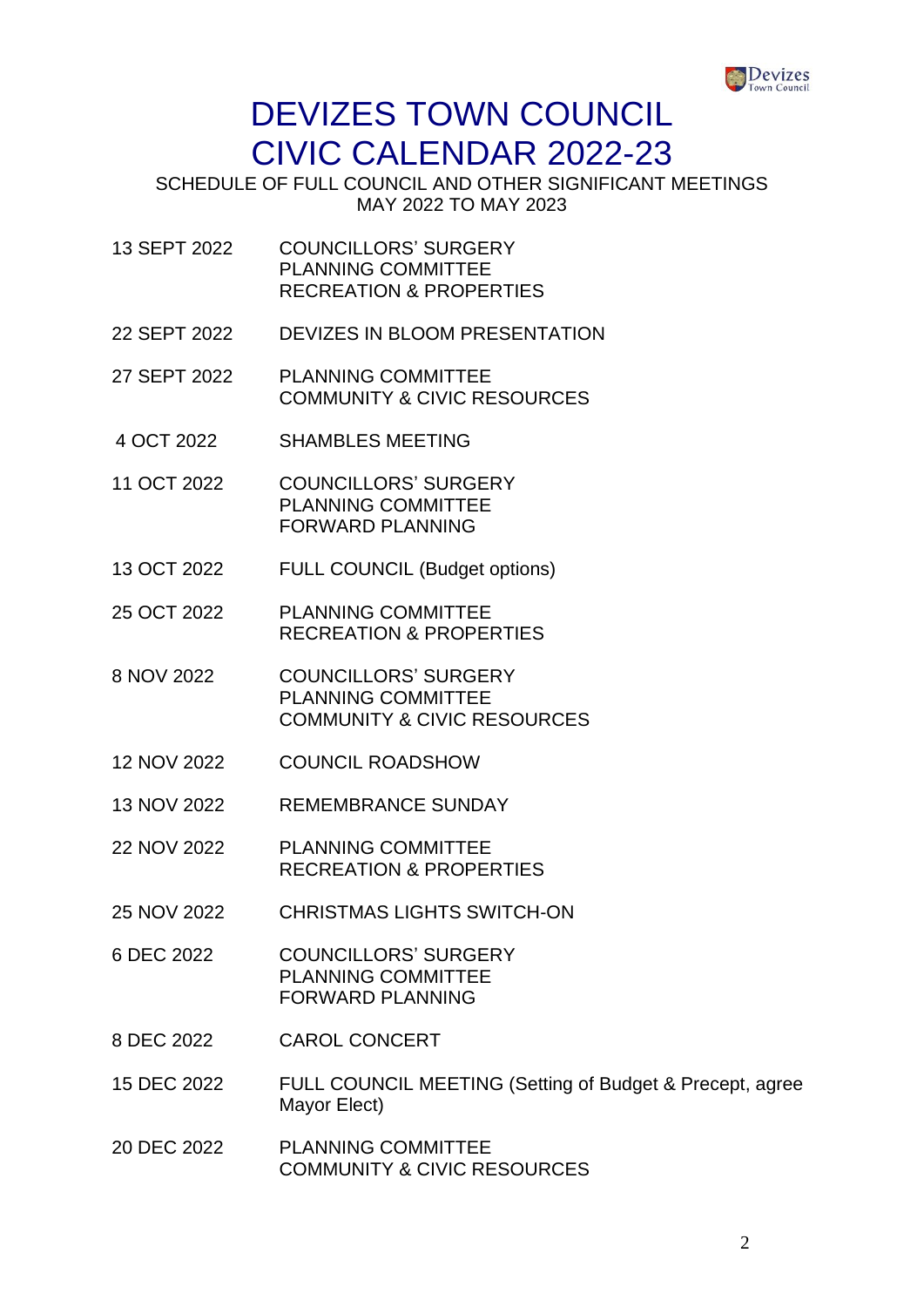

SCHEDULE OF FULL COUNCIL AND OTHER SIGNIFICANT MEETINGS MAY 2022 TO MAY 2023

| 26 DEC 2022 | <b>BANK HOLIDAY</b>  | ) Office closed |
|-------------|----------------------|-----------------|
| 27 DEC 2022 | <b>BANK HOLIDAY</b>  | ) Office closed |
| 28 DEC 2022 |                      | ) Office open   |
| 29 DEC 2022 |                      | ) Office open   |
| 30 DEC 2022 | <b>Statutory Day</b> | ) Office closed |
| 2 JAN 2022  | <b>BANK HOLIDAY</b>  | ) Office closed |
|             |                      |                 |

- 3 JAN 2023 PLANNING COMMITTEE RECREATION & PROPERTIES
- 10 JAN 2023 SHAMBLES MEETING
- 17 JAN 2023 COUNCILLORS' SURGERY PLANNING COMMITTEE FORWARD PLANNING
- 31 JAN 2023 PLANNING COMMITTEE COMMUNITY & CIVIC RESOURCES
- 11 FEB 2023 COUNCIL ROADSHOW
- 14 FEB 2023 PLANNING COMMITTEE RECREATION & PROPERTIES
- 28 FEB 2023 COUNCILLORS' SURGERY PLANNING COMMITTEE FORWARD PLANNING
- 9 MAR 2023 FULL COUNCIL (agree Deputy Mayor Nomination)
- 14 MAR 2023 PLANNING COMMITTEE COMMUNITY & CIVIC RESOURCES
- 28 MAR 2023 PLANNING COMMITTEE RECREATION & PROPERTIES
- 6 APR 2023 ANNUAL TOWN'S MEETING & CIVIC AWARDS
- 11 APR 2023 COUNCILLORS' SURGERY PLANNING COMMITTEE FORWARD PLANNING